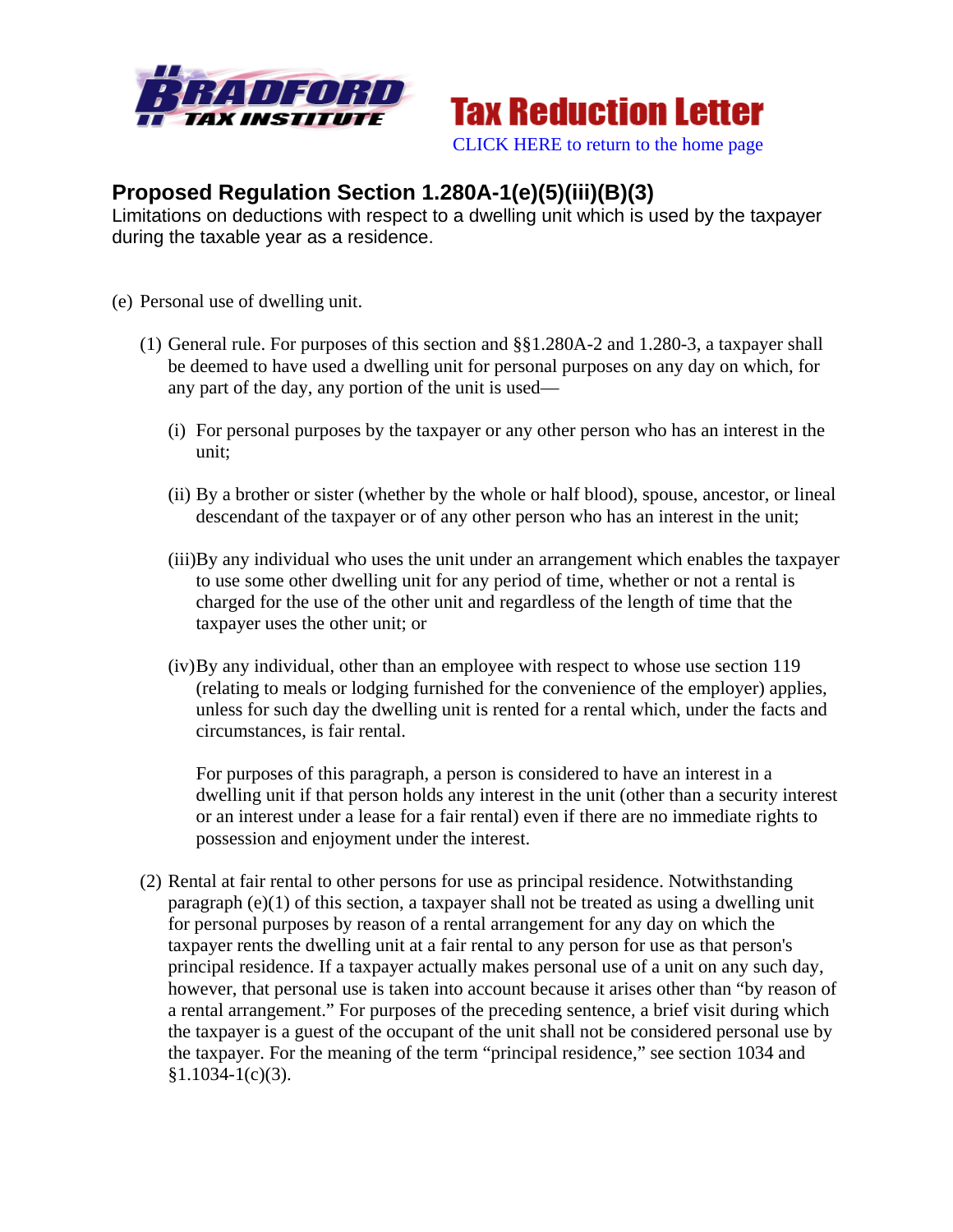- (3) Rental to persons having interest in the unit.
	- (i) FTC In general. Paragraph  $(e)(2)$  of this section shall apply in the case of a rental of a unit to a person who has an interest in the unit only if the rental is pursuant to a shared equity financing agreement.
	- (ii) Shared equity financing agreement. A shared equity financing agreement is any written agreement under which—
		- (A)FTC Two or more persons acquire qualified ownership interests in the dwelling unit, and
		- (B) A person (or persons) holding one or more of the interests is—
			- (1) FTC Entitled to occupy the dwelling unit for use as a principal residence, and
			- (2) FTC Required to pay rent to one or more persons holding a qualified ownership interest in the unit.
	- (iii)FTC Fair rental. For purposes of paragraph (e)(3) of this section, the determination whether a unit is rented at a fair rental (within the meaning of paragraph (g) of this section) shall be made in light of all the facts and circumstances that existed at the time the agreement was entered into. The totality of rights and obligations of all parties under the agreement is taken into account in determining fair rental.
	- (iv)FTC Qualified ownership interest. For purposes of this paragraph (e)(3), the term "qualified ownership interest" means an undivided interest for more than 50 years in the entire dwelling unit and appurtenant land being acquired in the transaction to which the shared equity financing agreement relates.
	- (v) FTC Not necessary that all owners charge fair rental. A shared equity financing arrangement may exist even if one or more of the owners does not charge the occupant fair rental for use of the unit. Paragraph (e)(2) of this section, however, applies only to those owners who do charge fair rental.
- (4) Special rule for "qualified rental period." For purposes of determining whether section 280A (c)(5) and §1.280A-3(d) limit deductions for expenses allocable to a "qualified rental period," a taxpayer shall not be considered to have used the rental unit for personal purposes on any day during the taxable year before or after a "qualified rental period" described in paragraph (e)(4)(i) of this section, or before a "qualified rental period" described in paragraph (e)(4)(ii) of this section, if the rented unit was the principal residence of the taxpayer with respect to that day. The use of the unit for personal purposes shall, however, be taken into account for all other purposes of section 280A. A "qualified rental period" is a consecutive period of—
	- (i) FTC 12 or more months which begins or ends during the taxable year, or
	- (ii) FTC less than 12 months which begins in the taxable year and at the end of which the rented unit is sold or exchanged, and for which the unit is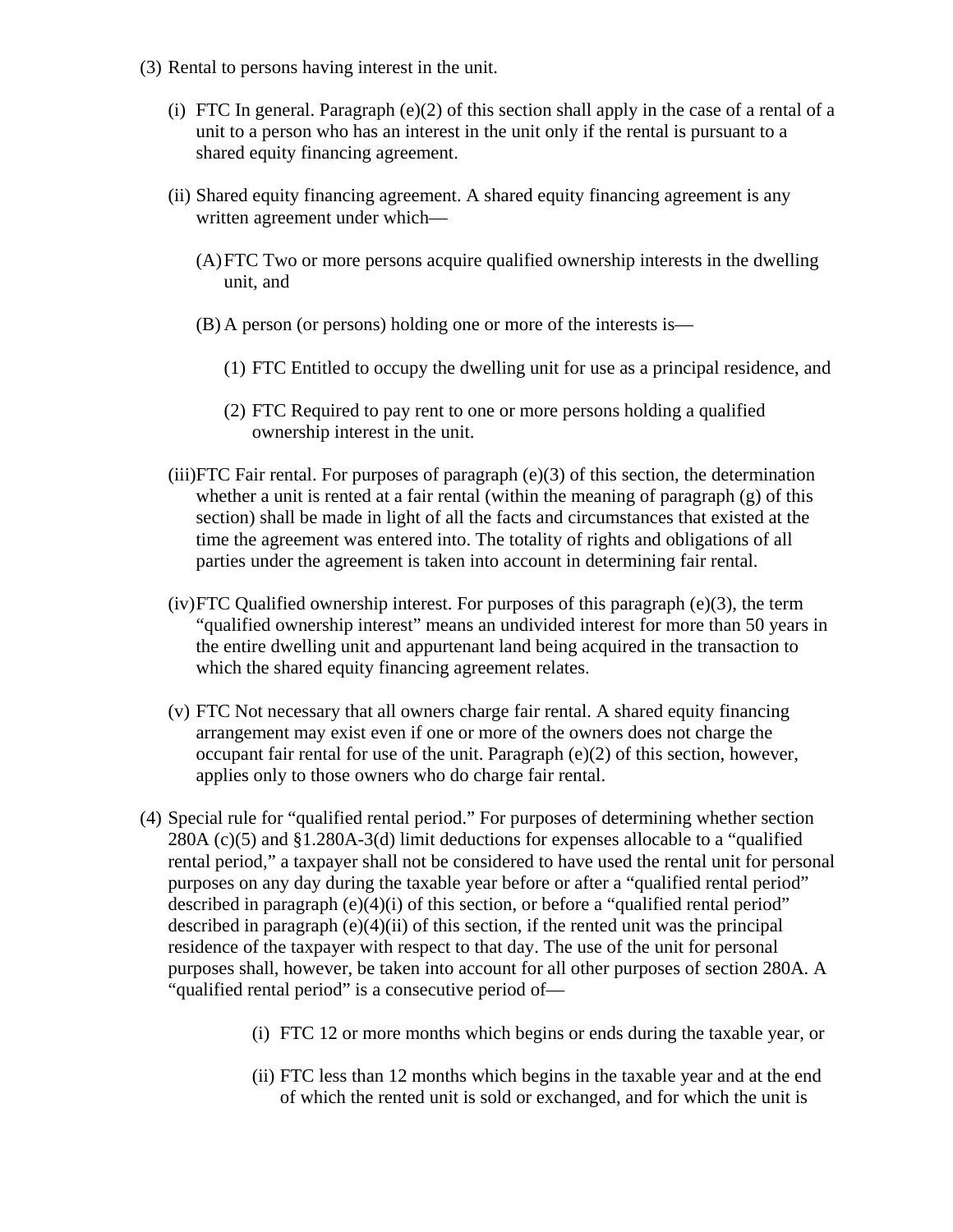rented, or is held for rental, at a fair rental. For the meaning of the term "principal residence," see section  $1034$  and  $$1.1034-1(c)(3)$ .

- (5) Dwelling units in which a partnership, a trust, an estate, or an electing small business corporation has an interest.
	- (i) In general. This paragraph (e)(5) sets out special rules for purposes of applying paragraph (e)(1) and (2) of this section to a dwelling unit in which a partnership, a trust, an estate, an electing small business corporation (as defined in section 1371(b), as it read before the enactment of the Subchapter S Revision Act of 1982), or an S corporation (as defined in section  $1361(a)$ ) has an interest. For purposes of this paragraph (e)(5), these entities shall be referred to as pass-through entities, and any partner, beneficiary, or shareholder that owns an interest in such an entity shall be referred to as a beneficial owner of the entity.
	- (ii) FTC Personal use under paragraph  $(e)(1)$ . For purposes of paragraph  $(e)(1)$  of this section, a pass-through entity shall be considered to have made personal use of a dwelling unit on any day on which any beneficial owner of the entity would be considered to have made personal use of the unit. Personal use under the preceding sentence shall be determined as if each beneficial owner had an interest in the unit. Thus, for example, personal use by a sister of a partner is considered personal use by the partnership.
	- $(iii)$ Personal use under paragraph  $(e)(2)$ .
		- $(A)$  FTC In general. For purposes of applying the second sentence of paragraph  $(e)(2)$ of this section to a dwelling unit in which a pass-through entity has an interest, actual personal use by any beneficial owner of that pass-through entity shall be treated as personal use by the entity. Deemed personal use by a beneficial owner under paragraph  $(e)(1)$ , for example, by reason of the personal use of the unit by a sister of the beneficial owner, shall not be treated as personal use by the entity.
		- (B) FTC Exception for certain partnerships. If—
			- (1) A partnership owns an interest in a dwelling unit,
			- (2) A partner rents the unit from the partnership at a fair rental for use as the partner's principal residence, and
			- (3) The items of income, gain, loss, deduction or credit of the partnership related to the unit are allocated among the partners in accordance with their percentage ownership interest in the partnership, use of the unit by that partner as that partner's principal residence shall not be treated as personal use of the unit by the partnership for purposes of paragraph (e)(2). The partner actually making use of the unit, however, is subject to the limitations of section 280A (c)(5) with respect to items related to the unit that are allocated to that partner.
		- (C) FTC Example. The provisions of paragraph  $(e)(5)(iii)(B)$  of this section may be illustrated by the following example.